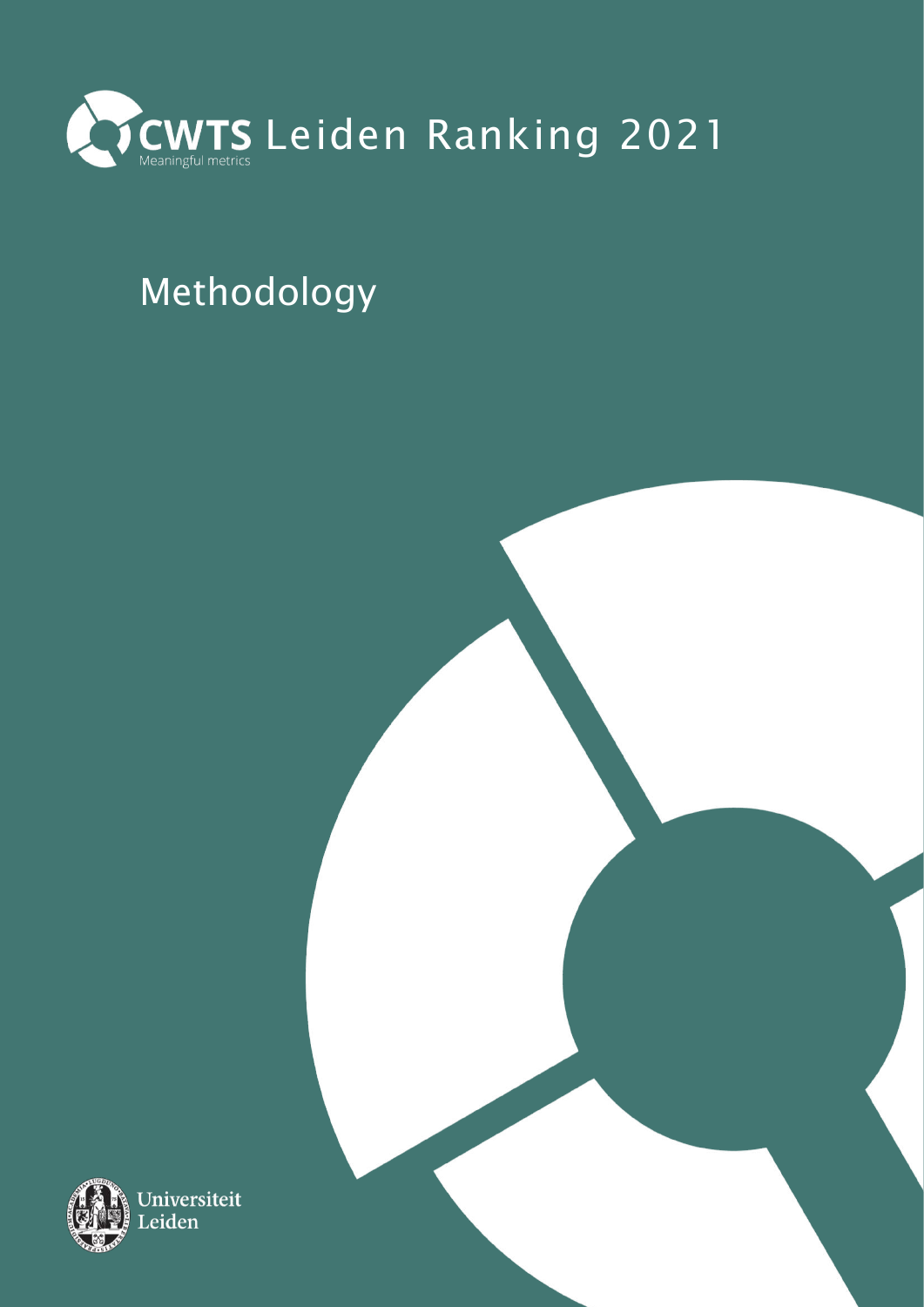

Centre for Science and Technology Studies, Leiden University

### Data

The CWTS Leiden Ranking 2021 is based on bibliographic data from the Web of Science database produced by Clarivate Analytics. Below we discuss the Web of Science data that is used in the Leiden Ranking. We also discuss the enrichments made to this data by CWTS.

### Web of Science

The Web of Science database consists of a number of citation indices. The Leiden Ranking uses data from the Science Citation Index Expanded, the Social Sciences Citation Index, and the Arts & Humanities Citation Index. The Leiden Ranking is based on Web of Science data because Web of Science offers a good coverage of the international scientific literature and generally provides high quality data.

The Leiden Ranking does not take into account conference proceedings publications and book publications. This is an important limitation in certain research fields, especially in computer science, engineering, and the social sciences and humanities.

### Enriched data

CWTS enriches Web of Science data in a number of ways. First of all, CWTS performs its own citation matching (i.e., matching of cited references to the publications they refer to). Furthermore, in order to calculate the various indicators included in the Leiden Ranking, CWTS identifies publications by industrial organizations in Web of Science, CWTS performs geocoding of the addresses listed in publications, CWTS assigns open access labels (gold, hybrid, bronze, green) to publications, and CWTS disambiguates authors and attempts to determine their gender. Most importantly, CWTS puts a lot of effort in assigning publications to universities in a consistent and accurate way. This is by no means a trivial issue. Universities may be referred to using many different name variants, and the definition and delimitation of universities is not obvious at all. The methodology employed in the Leiden Ranking to assign publications to universities is discussed below.

### More information

More information on the citation matching that is performed by CWTS is provided in a paper by Olensky, Schmidt, and Van Eck (2016). For more information on the geocoding of addresses, we refer to a paper by Waltman, Tijssen, and Van Eck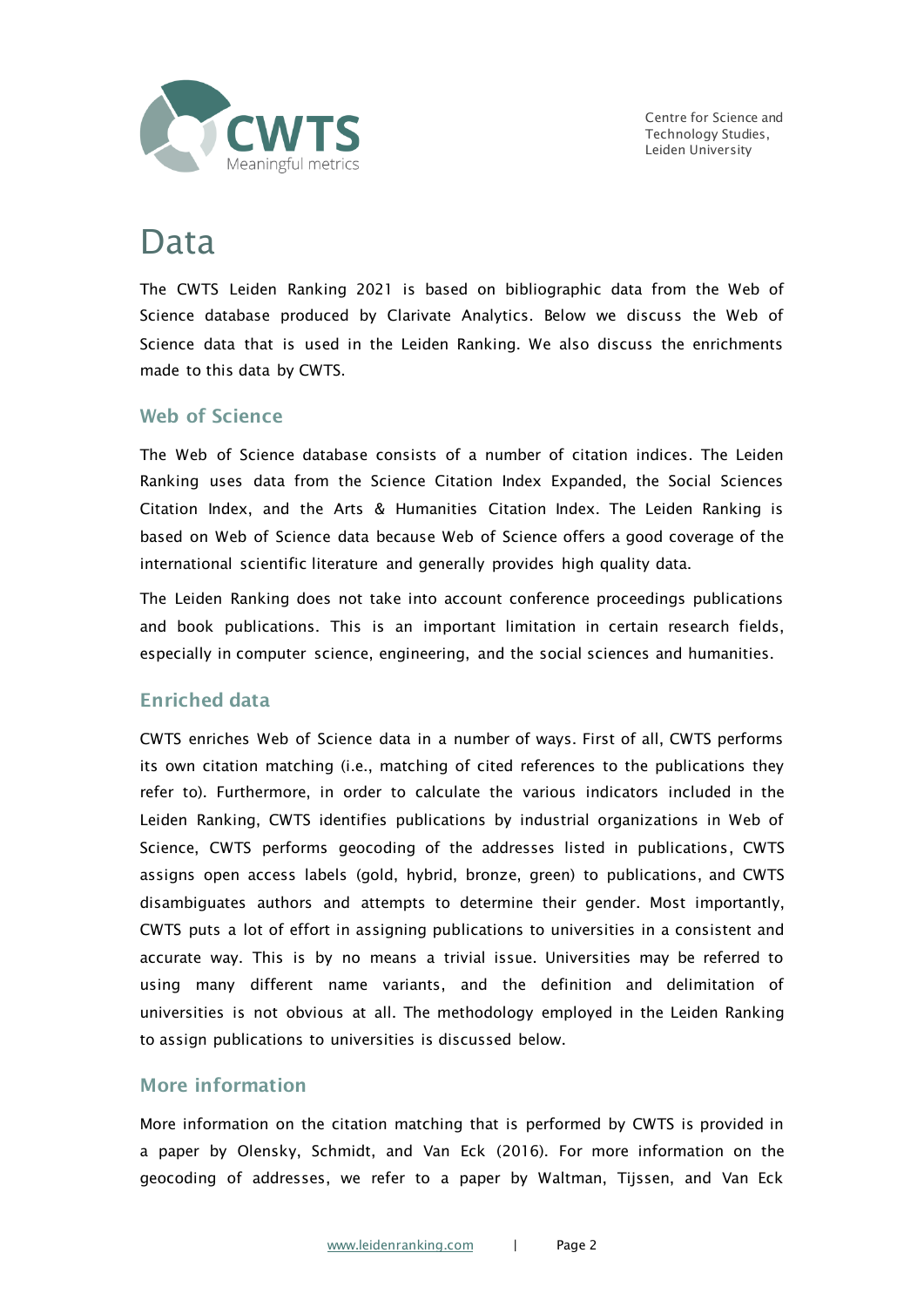

(2011). The author disambiguation algorithm used by CWTS is documented in a paper by Caron and Van Eck (2014).

- Caron E., & Van Eck, N.J. (2014). Large scale author name disambiguation using rulebased scoring and clustering. In E. Noyons, editor, *Proceedings of the 19th International Conference on Science and Technology Indicators* (pp. 79-86).
- Olensky, M., Schmidt, M., & Van Eck, N.J. (2016). Evaluation of the citation matching algorithms of CWTS and iFQ in comparison to Web of Science. *Journal of the Association for Information Science and Technology*, *67*(10), 2550–2564. [doi:10.1002/asi.23590.](https://doi.org/10.1002/asi.23590)
- Waltman, L., Tijssen, R.J.W., & Van Eck, N.J. (2011). Globalisation of science in kilometres.*Journal of Informetrics, 5*(4), 574–582. [doi:10.1016/j.joi.2011.05.003.](https://doi.org/10.1016/j.joi.2011.05.003)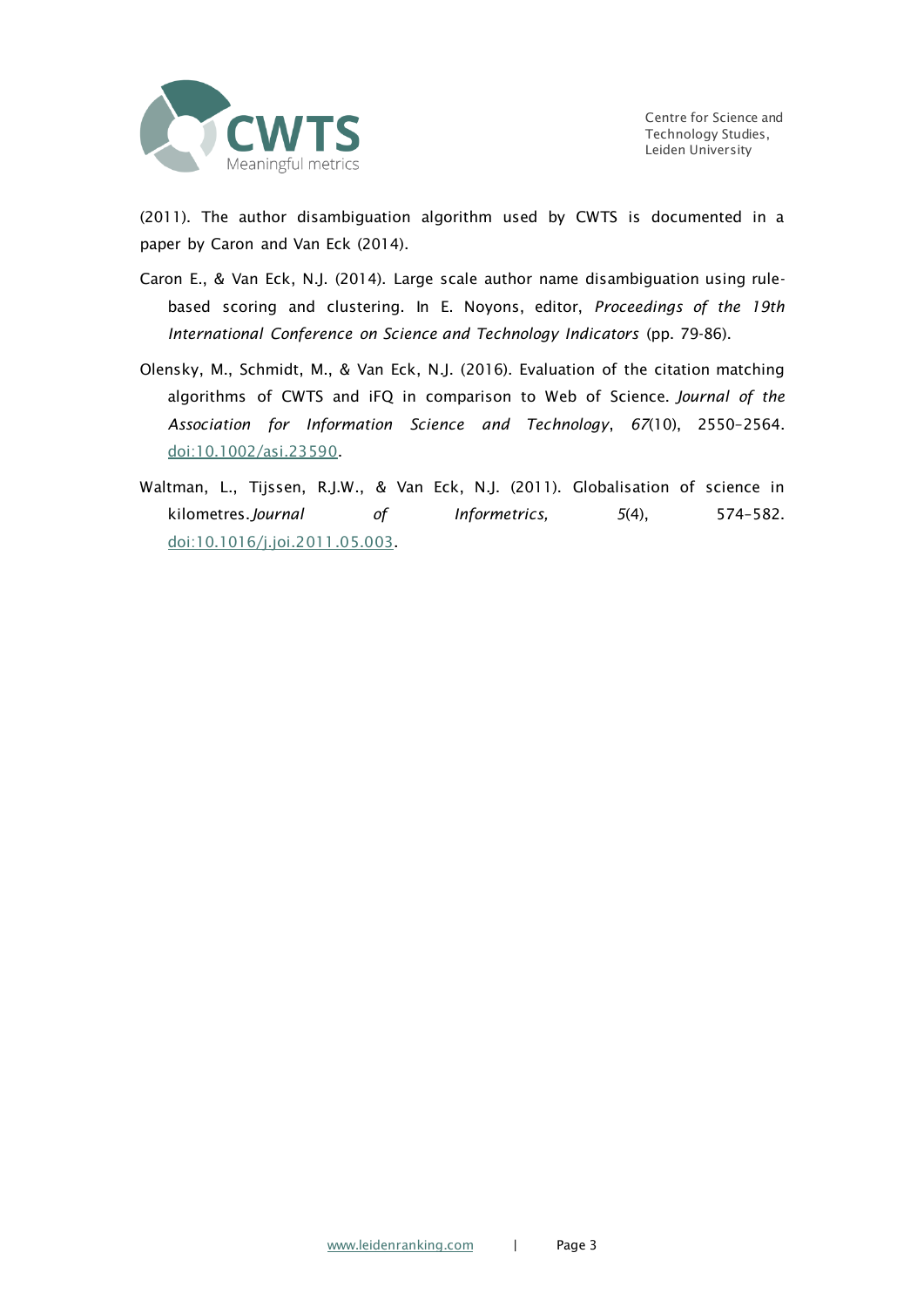

### Universities

The CWTS Leiden Ranking 2021 includes 1225 universities worldwide. These universities have been selected based on their number of Web of Science indexed publications in the period 2016–2019. As discussed below, a sophisticated data collection methodology is employed to assign publications to universities.

### Identification of universities

Identifying universities is challenging due to the lack of clear internationally accepted criteria that define universities. Typically, a university is characterized by a combination of education and research tasks in conjunction with a doctorategranting authority. However, these characteristics do not mean that universities are particularly homogeneous entities that allow for international comparison on every aspect. As a result of its focus on scientific research, the Leiden Ranking presents a list of institutions that have a high degree of research intensity in common. Nevertheless, the ranking scores for each institution should be evaluated in the context of its particular mission and responsibilities, which are strongly linked to national and regional academic systems. Academic systems - and the role of universities therein - differ substantially between countries and are constantly changing. Inevitably, the outcomes of the Leiden Ranking reflect these differences and changes.

The international variety in the organization of academic systems also poses difficulties in terms of identifying the proper unit of analysis. In many countries, there are collegiate universities, university systems, or federal universities. Instead of applying formal criteria, whenever possible we follow common practice based on the way these institutions are perceived locally. Consequently, we treat the University of Cambridge and the University of Oxford as entities, whereas in the case of the University of London we distinguish between the constituent colleges. For the United States, university systems (e.g. the University of California) are split up into separate universities. The higher education sector in France, like in many other countries, has gone through several reorganizations in recent years. Many French institutions of higher education have been grouped together in *Communautés d'Universités et Etablissements* (COMUEs), succeeding the earlier *Pôles de Recherche et d'Enseignement Supérieur* (PRES). Except in the case of full mergers, the Leiden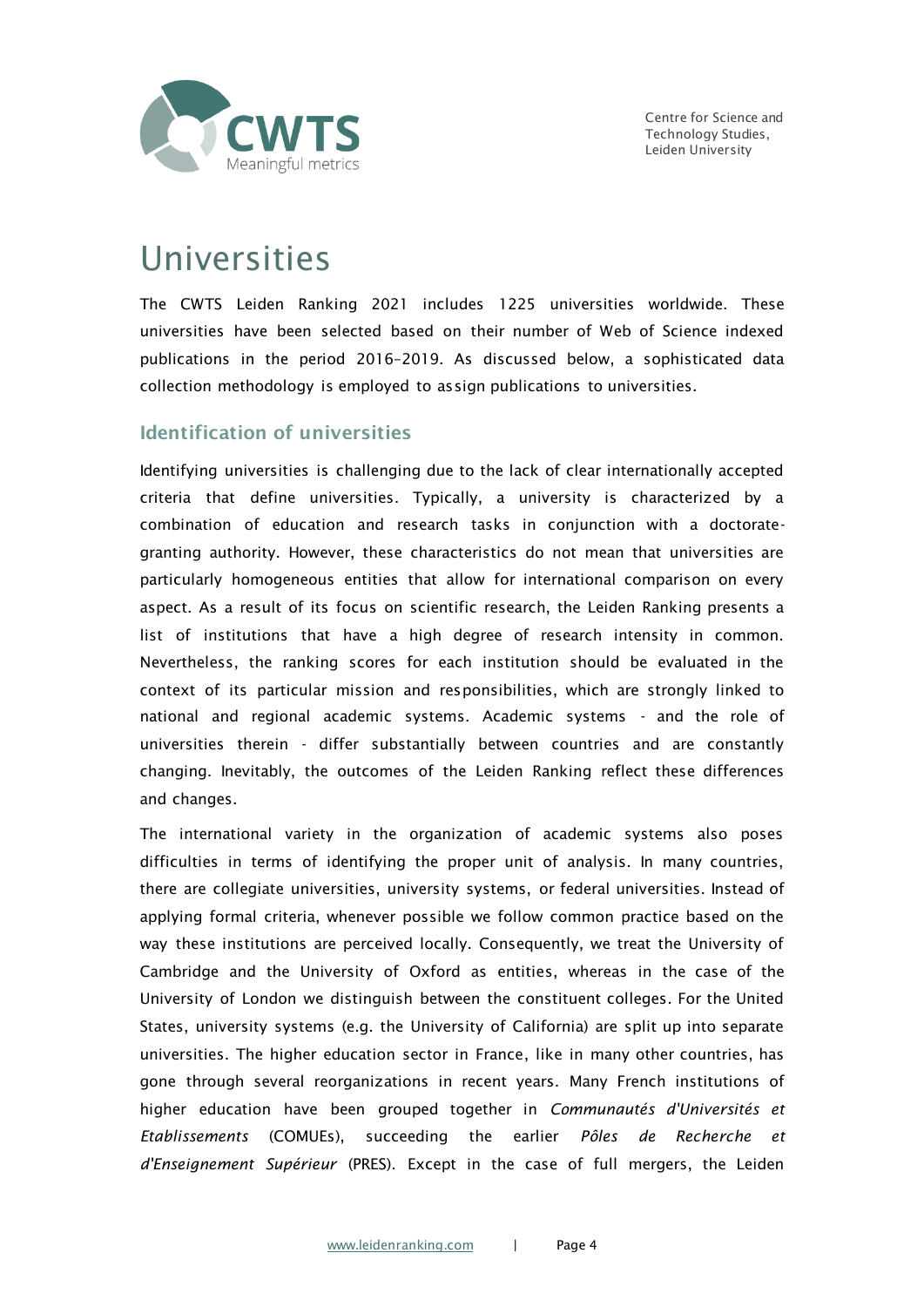

Ranking still distinguishes between the different constituent institutions. The Leiden Ranking 2021 includes French organizations that are designated as "établissements publics expérimentaux (EPE)". This is a new type of HEI in France created by the law of 12 December 2018 in which different research and higher education institutions work together in order to eventually form a single HEI. Research and educational organizations that are part of a EPE as "établissements-composantes" will no longer be included as separate organizations in the Leiden Ranking 2021.

Publications are assigned to universities based on their recent configuration. Changes in the organizational structures of universities up to 2020 have been taken into account.

### Affiliated institutions

A key challenge in the compilation of a university ranking is the handling of publications originating from research institutes and hospitals affiliated with universities. Among academic systems, a wide variety exists in the types of relations maintained by universities with these affiliated institutions. Usually, these relationships are shaped by local regulations and practices affecting the comparability of universities on a global scale. As there is no easy solution for this issue, it is important that producers of university rankings employ a transparent methodology in their treatment of affiliated institutions.

CWTS distinguishes three different types of affiliated institutions:

- 1. Component
- 2. Joint research facility or organization
- 3. Associated organization

In the case of a *component*, the affiliated institution is actually part of or controlled by the university. Universitaire Ziekenhuizen Leuven is an example of a component, since it is part of the legal entity of Katholieke Universiteit Leuven.

A *joint research facility or organization* is the identical to a component except that it is administered by more than one organization. The Brighton & Sussex Medical School (the joint medical faculty of the University of Brighton and the University of Sussex) and Charité (the medical school of both the Humboldt University and the Freie Universität Berlin) are examples of this type of affiliated institution.

The third type of affiliated institution is the *associated organization*, which is more loosely connected to a university. This organization is an autonomous institution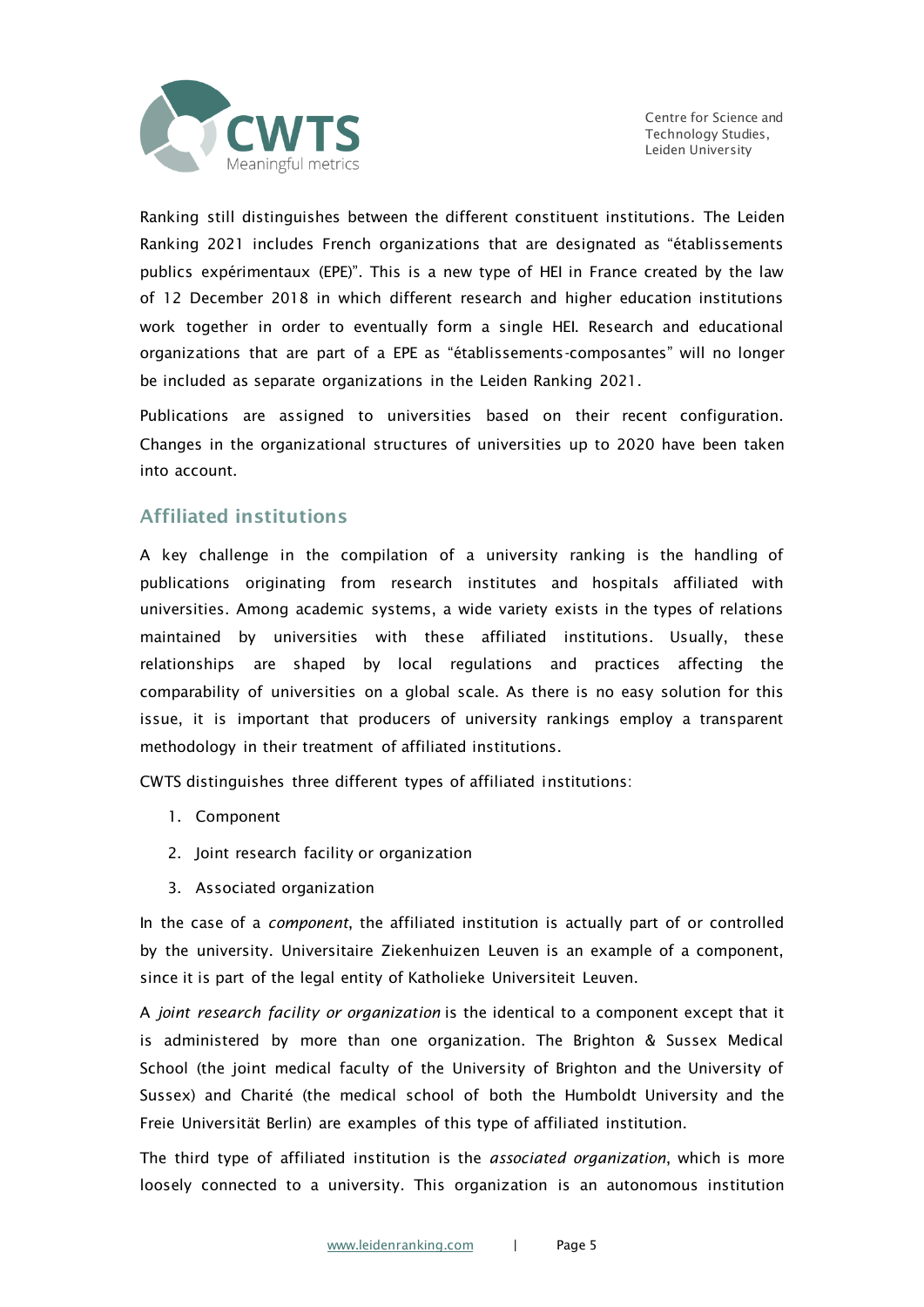

Centre for Science and Technology Studies, Leiden University

that collaborates with one or more universities based on a joint purpose but at the same time has separate missions and tasks. In many countries, hospitals that operate as teaching or university hospitals fall into this category. The Massachusetts General Hospital, one of the teaching hospitals of the Harvard Medical School, is an example of an associated organization.

The Leiden Ranking 2021 counts a publication as output of a university if at least one of the affiliations in the publication explicitly mentions either the university or one of its components or joint research facilities. In a limited number of cases, affiliations with academic hospitals that are not controlled or owned by the university are also treated as if they were mentioning the university itself. The rationale for this is that in some cases academic hospitals – although formally being distinct legal entities – are so tightly integrated with the university that they are commonly perceived as being a component or extension of that university. Examples of this situation include the university medical centers in the Netherlands and some of the academic health science systems in the United States and other countries. In these cases, universities have actually delegated their medical research and teaching activities to the academic hospitals and universities may even no longer act as the formal employer of the medical researchers involved. In other cases, tight integration between a university and an academic hospital may manifest itself by an extensive overlap in staff. In this situation, researchers may not always mention explicitly their affiliation with the university. An example of this tight integration is the relation between the University Hospital Zurich and the University of Zurich.

Affiliated organizations that are not classified as a component or a joint research facility or treated as such are labeled as associated organizations. In the case of publications with affiliations from associated organizations, a distinction is made between publications from associated organizations that also mention the university and publications from associated organizations that do not include a university affiliation. In the latter case, a publication is not considered to originate from the university. On the other hand, if a publication includes an affiliation from a particular university as well as an affiliation from an associated organization, both affiliations are considered to represent that particular university. The effect of this procedure depends on the counting method that is used in the calculation of bibliometric indicators. The procedure influences results obtained using the fractional counting method, but it has no effect on results obtained using the full counting method.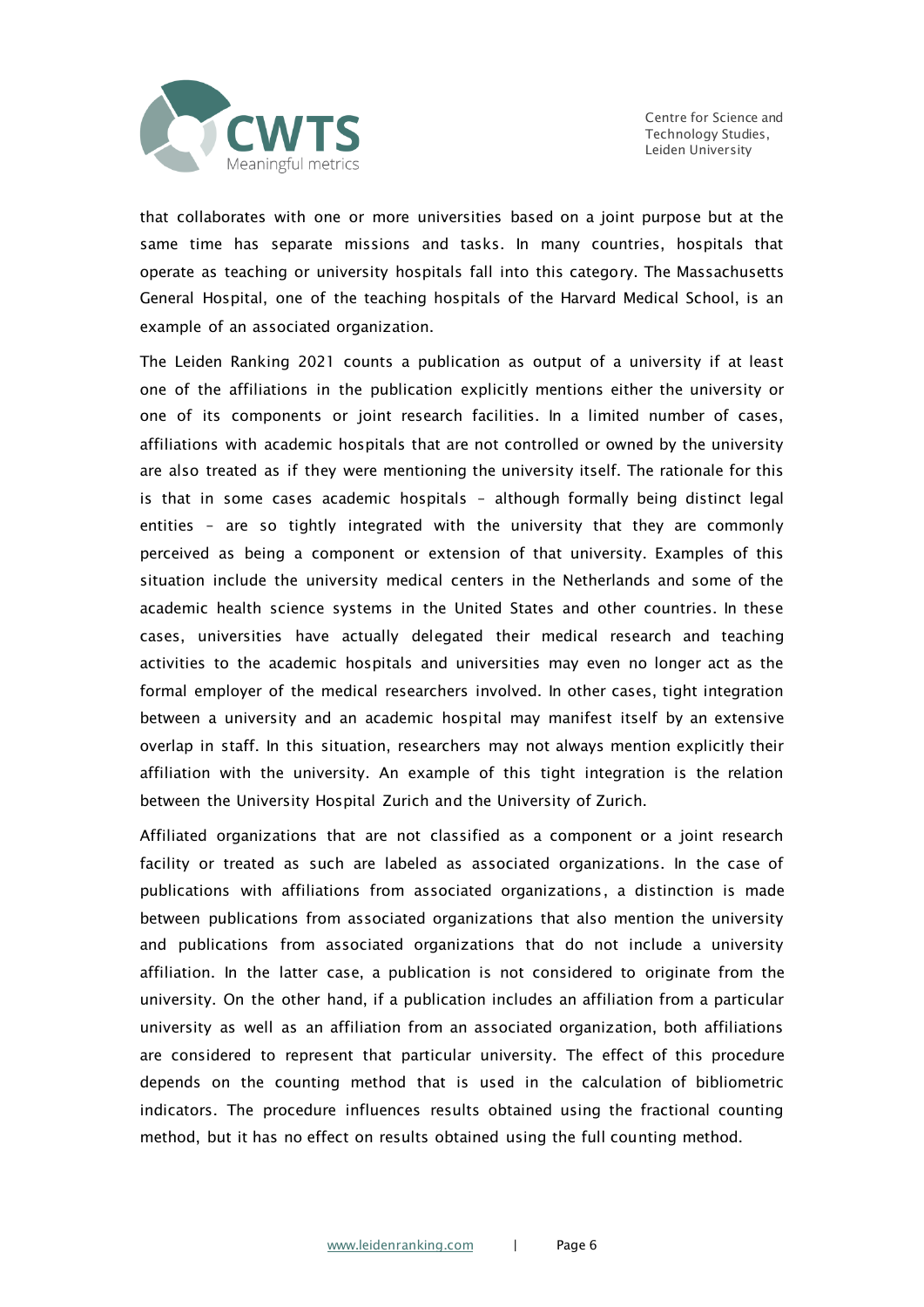

### Selection of universities

The Leiden Ranking 2021 includes 1225 universities from 69 different countries. These are all universities worldwide that have produced at least 800 Web of Science indexed publications in the period 2016–2019. Only so-called core publications are counted, which are publications in international scientific journals. Also, only research articles and review articles are taken into account. Other types of publications are not considered. Furthermore, collaborative publications are counted fractionally. For instance, if a publication includes five authors of which two belong to a particular university, the publication is counted with a weight of  $2 / 5 = 0.4$  for that university.

It is important to note that universities do not need to apply to be included in the Leiden Ranking. The universities included in the Leiden Ranking are selected by CWTS according to the procedure described above. Universities do not need to provide any input themselves.

#### Data quality

The assignment of publications to universities is not free of errors, and it is important to emphasize that in general universities do not verify and approve the results of the Leiden Ranking data collection methodology. Two types of errors are possible. On the one hand, there may be false positives, which are publications that have been assigned to a university when in fact they do not belong to the university. On the other hand, there may be false negatives, which are publications that have not been assigned to a university when in fact they do belong to the university. The data collection methodology of the Leiden Ranking can be expected to yield substantially more false negatives than false positives. In practice, it turns out to be infeasible to manually check all addresses occurring in Web of Science. Because of this, many of the 5% least frequently occurring addresses in Web of Science have not been manually checked. This can be considered a reasonable upper bound for errors, since most likely many of these addresses do not belong to universities.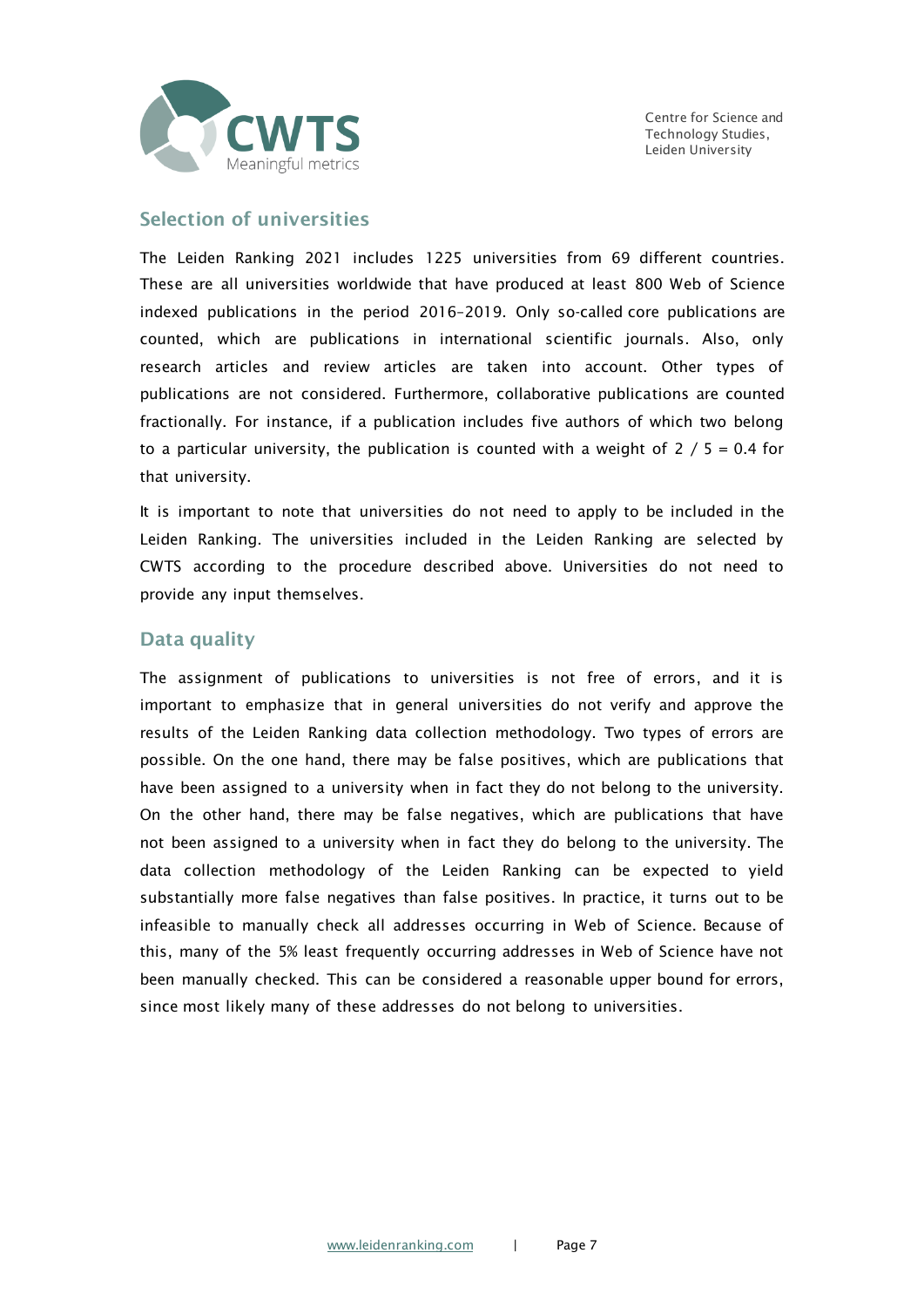

## Main fields

The CWTS Leiden Ranking 2021 provides statistics not only at the level of science as a whole but also at the level of the following five main fields of science:

- 1. Biomedical and health sciences
- 2. Life and earth sciences
- 3. Mathematics and computer science
- 4. Physical sciences and engineering
- 5. Social sciences and humanities

As discussed below, these five main fields are defined based on large number of micro-level fields.

### Algorithmically defined fields

Each publication of a university belongs to one, or sometimes to more than one, of the above main fields. If a publication belongs to more than one main field, the publication is assigned fractionally to each of the main fields. For instance, a publication belonging to two main fields is assigned to each of the two fields with a weight of  $1 / 2 = 0.5$ .

Publications are assigned to the five main fields using an algorithmic approach. Traditionally, fields of science are defined by sets of related journals. This approach is problematic especially in the case of multidisciplinary journals such as *Nature*, *PLOS ONE*, *PNAS*, and *Science*, which do not belong to one specific scientific field. The five main fields listed above are defined at the level of individual publications rather than at the journal level. In this way, publications in multidisciplinary journals can be properly assigned to a field.

Publications are assigned to main fields in the following three steps:

1. We start with 4140 micro-level fields of science. These fields are constructed algorithmically. Using a computer algorithm, each publication in Web of Science is assigned to one of the 4140 fields. This is done based on a largescale analysis of hundreds of millions of citation relations between publications.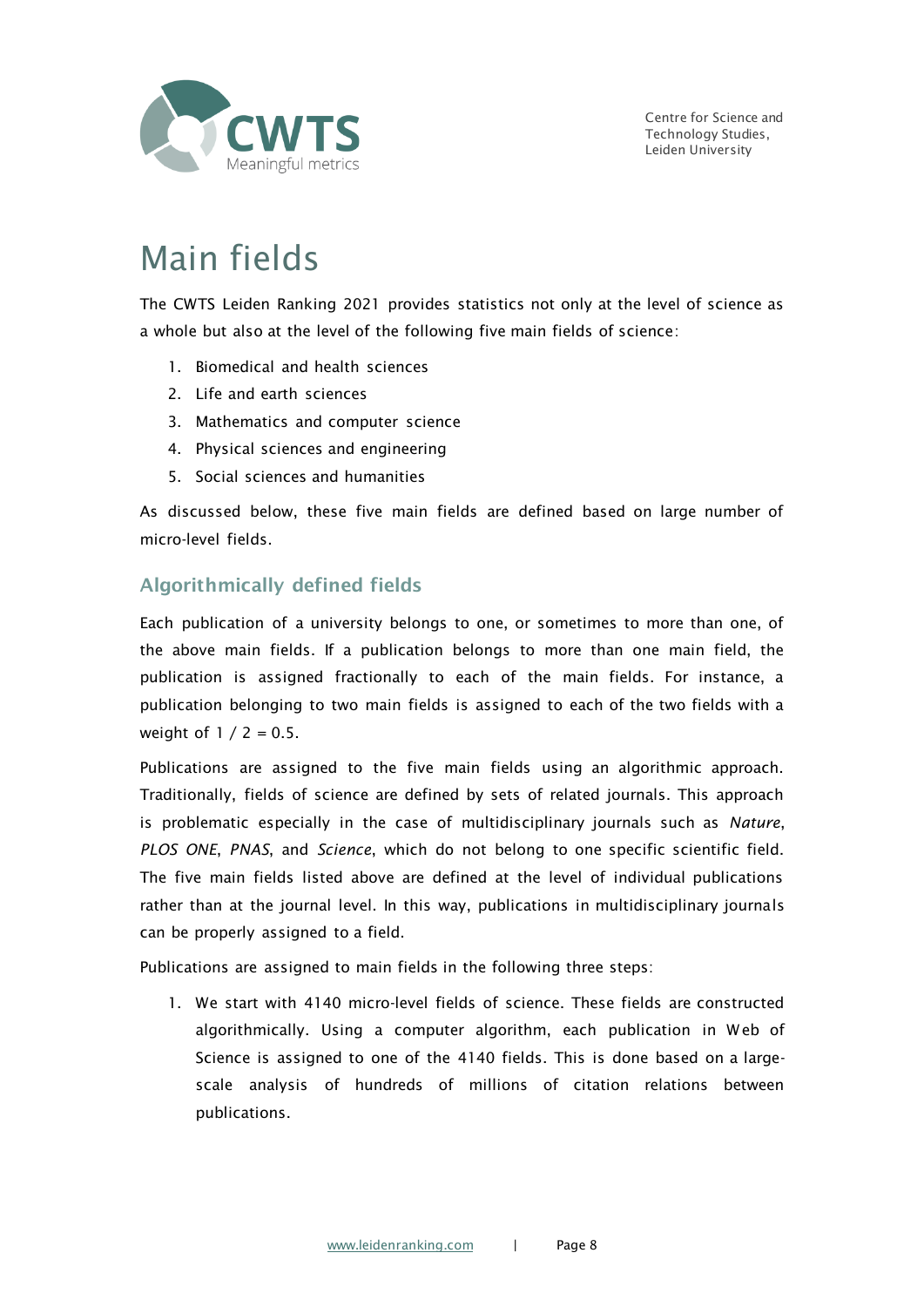

- 2. We then determine for each of the 4140 micro-level fields the overlap with each of the 254 journal subject categories defined in Web of Science (excluding the *Multidisciplinary Sciences* subject category).
- 3. Each subject category in Web of Science has been linked to one of the five main fields. Based on the link between subject categories and main fields, we assign each of the 4140 micro-level fields to one or more of the five main fields. A micro-level field is assigned to a main field if at least 25% of the publications in the micro-level field belong to subject categories linked to the main field.

After the above steps have been taken, each publication in Web of Science has an assignment to a micro-level field, and each micro-level field in turn has an assignment to at least one main field. Combining these results, we obtain for each publication an assignment to one or more main fields.

#### More information

For more information on the methodology for the algorithmic construction of the micro-level fields, we refer to a paper by Waltman and Van Eck (2012). The methodology makes use of the Leiden algorithm. This algorithm is documented in a paper by Traag et al. (2019).

- Waltman, L., & Van Eck, N.J. (2012). A new methodology for constructing a publication-level classification system of science. *Journal of the American Society for Information Science and Technology*, *63*(12), 2378–2392. [doi:10.1002/asi.22748.](https://doi.org/10.1002/asi.22748)
- Traag, V.A., Waltman, L., & Van Eck, N.J. (2019). From Louvain to Leiden: Guaranteeing well-connected communities. *Scientific Reports*, *9*, 5233. [doi:10.1038/s41598-019-41695-z.](https://doi.org/10.1038/s41598-019-41695-z)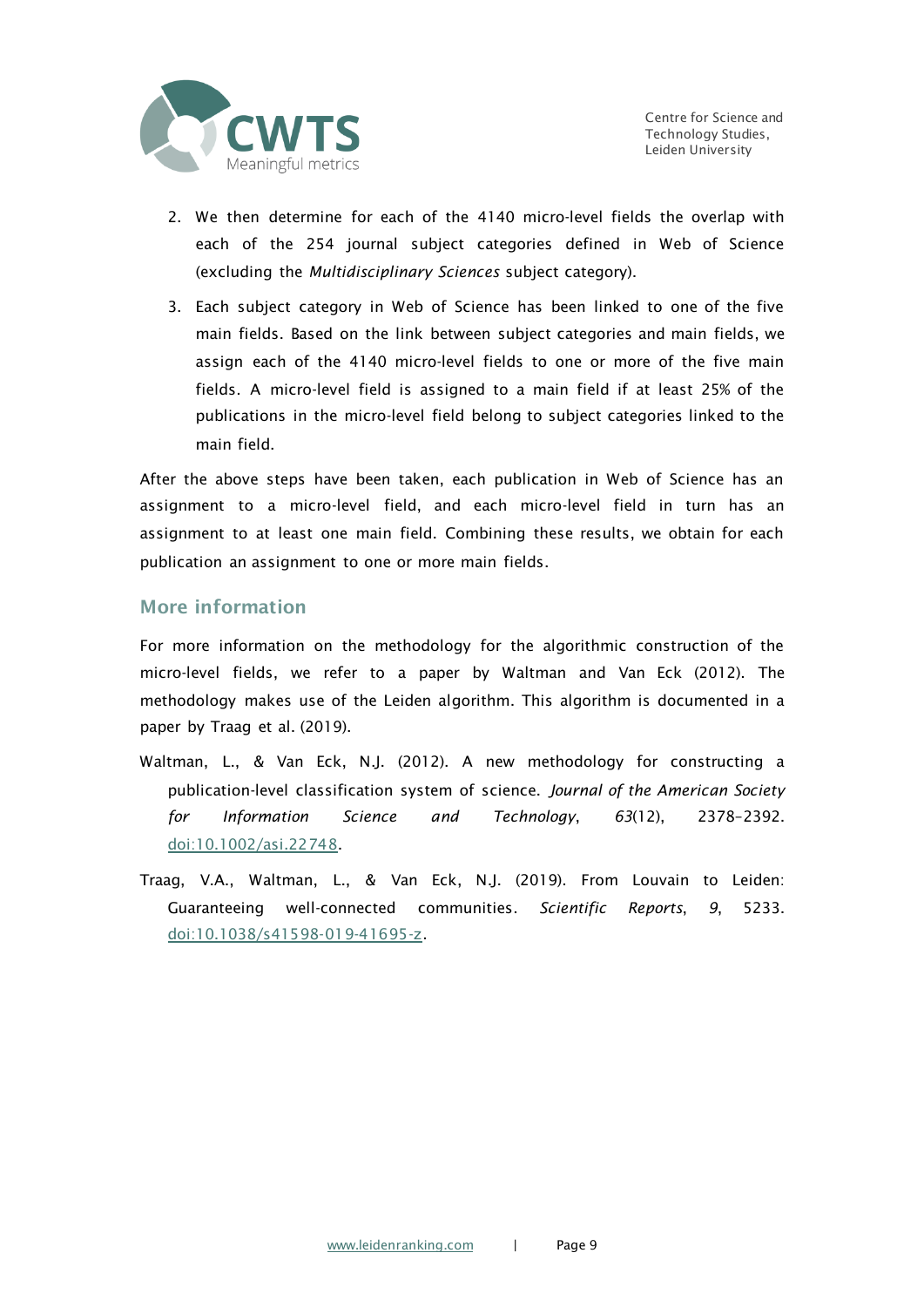

### Indicators

The CWTS Leiden Ranking 2021 offers a sophisticated set of bibliometric indicators that provide statistics at the level of universities on scientific impact, collaboration, open access publishing, and gender diversity. The indicators available in the Leiden Ranking are discussed in detail below.

### **Publications**

The Leiden Ranking is based on publications in the Web of Science database produced by Clarivate Analytics. The most up-to-date statistics made available in the Leiden Ranking are based on publications in the period 2016–2019, but statistics are also provided for earlier periods. Web of Science includes a number of citation indices. The Leiden Ranking uses the Science Citation Index Expanded, the Social Sciences Citation Index, and the Arts & Humanities Citation Index. Only publications of the Web of Science document types *article* and *review* are taken into account. The Leiden Ranking does not consider book publications, publications in conference proceedings, and publications in journals not indexed in the above-mentioned citation indices of Web of Science.

The Leiden Ranking takes into account only a subset of the publications in the Science Citation Index Expanded, the Social Sciences Citation Index, and the Arts & Humanities Citation Index. We refer to the publications in this subset as core publications. Core publications are publications in international scientific journals in fields that are suitable for citation analysis. In order to be classified as a core publication, a publication must satisfy the following criteria:

- The publication has been written in English.
- The publication has one or more authors. (Anonymous publications are not allowed.)
- The publication has not been retracted.
- The publication has appeared in a core journal.

The last criterion is a very important one. In the Leiden Ranking, a journal is considered a core journal if it meets the following conditions: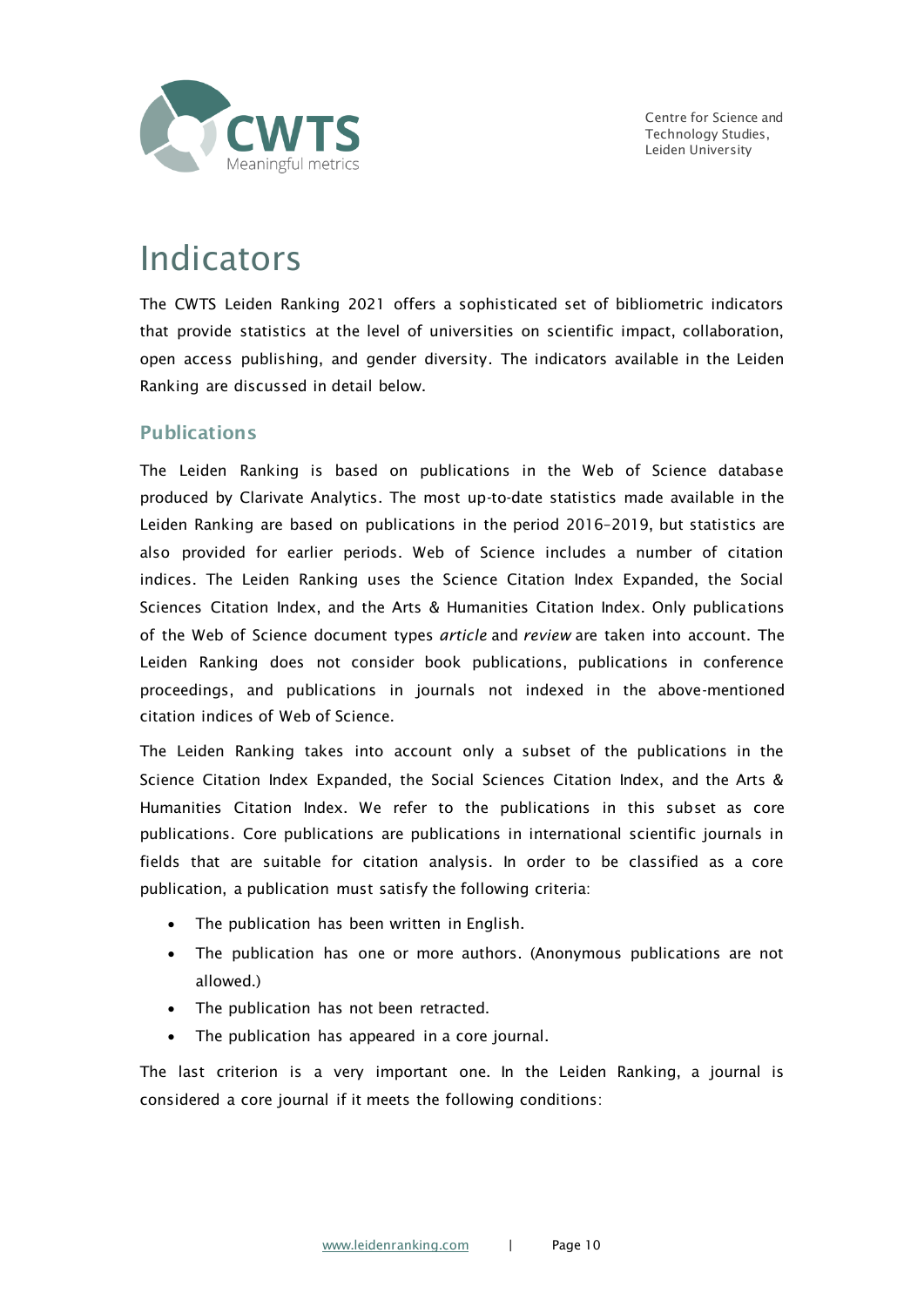

- The journal has an international scope, as reflected by the countries in which researchers publishing in the journal and citing to the journal are located.
- The journal has a sufficiently large number of references to other core journals, indicating that the journal is situated in a field that is suitable for citation analysis. Many journals in the arts and humanities do not meet this condition. The same applies to trade journals and popular magazines.

In the calculation of the Leiden Ranking indicators, only core publications are taken into account. Excluding non-core publications ensures that the Leiden Ranking is based on a relatively homogeneous set of publications, namely publications in international scientific journals in fields that are suitable for citation analysis. The use of such a relatively homogeneous set of publications enhances the international comparability of universities. It should be emphasized that non-core publications are excluded not because they are considered less important than core publications. Non-core publications may have an important scientific value. About one-sixth of the publications in Web of Science are excluded because they have been classified as non-core publications.

Our concept of core publications should not be confused with the Web of Science Core Collection. The Web of Science Core Collection represents a subset of the citation indices available in Web of Science. As explained above, the core publications on which the Leiden Ranking is based represent a subset of the publications in the Science Citation Index Expanded, the Social Sciences Citation Index, and the Arts & Humanities Citation Index.

### Size-dependent vs. size-independent indicators

Indicators included in the Leiden Ranking have two variants: A size-dependent and a size-independent variant. In general, size-dependent indicators are obtained by counting the absolute number of publications of a university that have a certain property, while size-independent indicators are obtained by calculating the proportion of the publications of a university with a certain property. For instance, the number of highly cited publications of a university and the number of publications of a university co-authored with other organizations are size-dependent indicators. The proportion of the publications of a university that are highly cited and the proportion of a university's publications co-authored with other organizations are size-independent indicators. In the case of size-dependent indicators, universities with a larger publication output tend to perform better than universities with a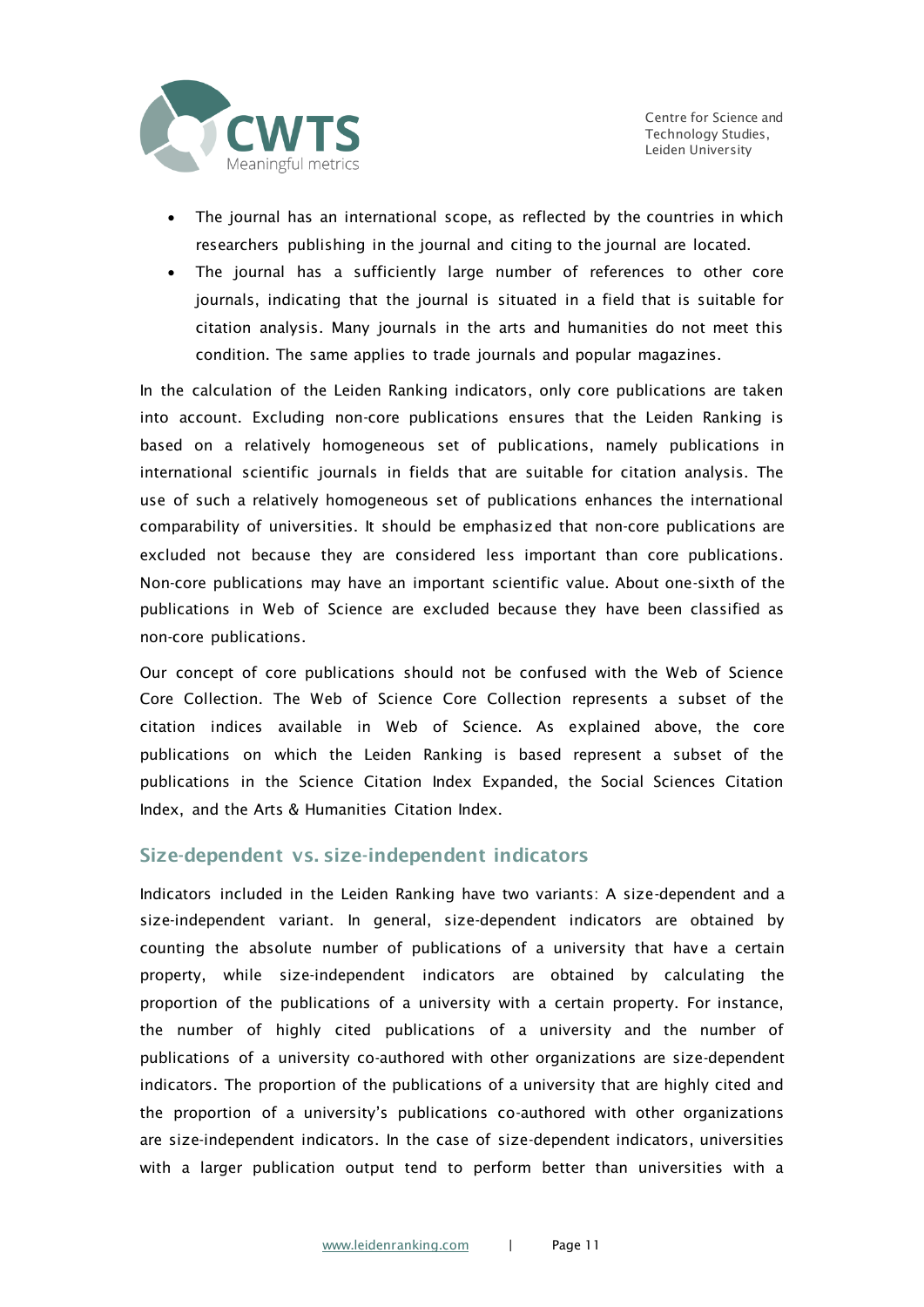

smaller publication output. Size-independent indicators have been corrected for the size of the publication output of a university. Hence, when size-independent indicators are used, both larger and smaller universities may perform well.

### Scientific impact indicators

The Leiden Ranking provides the following indicators of scientific impact:

- *P*. Total number of publications of a university.
- *P(top 1%) and PP(top 1%)*. The number and the proportion of a university's publications that, compared with other publications in the same field and in the same year, belong to the top 1% most frequently cited.
- *P(top 5%) and PP(top 5%)*. The number and the proportion of a university's publications that, compared with other publications in the same field and in the same year, belong to the top 5% most frequently cited.
- *P(top 10%) and PP(top 10%)*. The number and the proportion of a university's publications that, compared with other publications in the same field and in the same year, belong to the top 10% most frequently cited.
- *P(top 50%) and PP(top 50%)*. The number and the proportion of a university's publications that, compared with other publications in the same field and in the same year, belong to the top 50% most frequently cited.
- *TCS and MCS*. The total and the average number of citations of the publications of a university.
- *TNCS and MNCS*. The total and the average number of citations of the publications of a university, normalized for field and publication year. An MNCS value of two for instance means that the publications of a university have been cited twice above the average of their field and publication year.

Citations are counted until the end of 2020 in the calculation of the above indicators. Author self-citations are excluded. All indicators except for TCS and MCS are normalized for differences in citation patterns between scientific fields. For the purpose of this field normalization, about 4000 fields are distinguished. These fields are defined at the level of individual publications. Using a computer algorithm, each publication in Web of Science is assigned to a field based on its citation relations with other publications.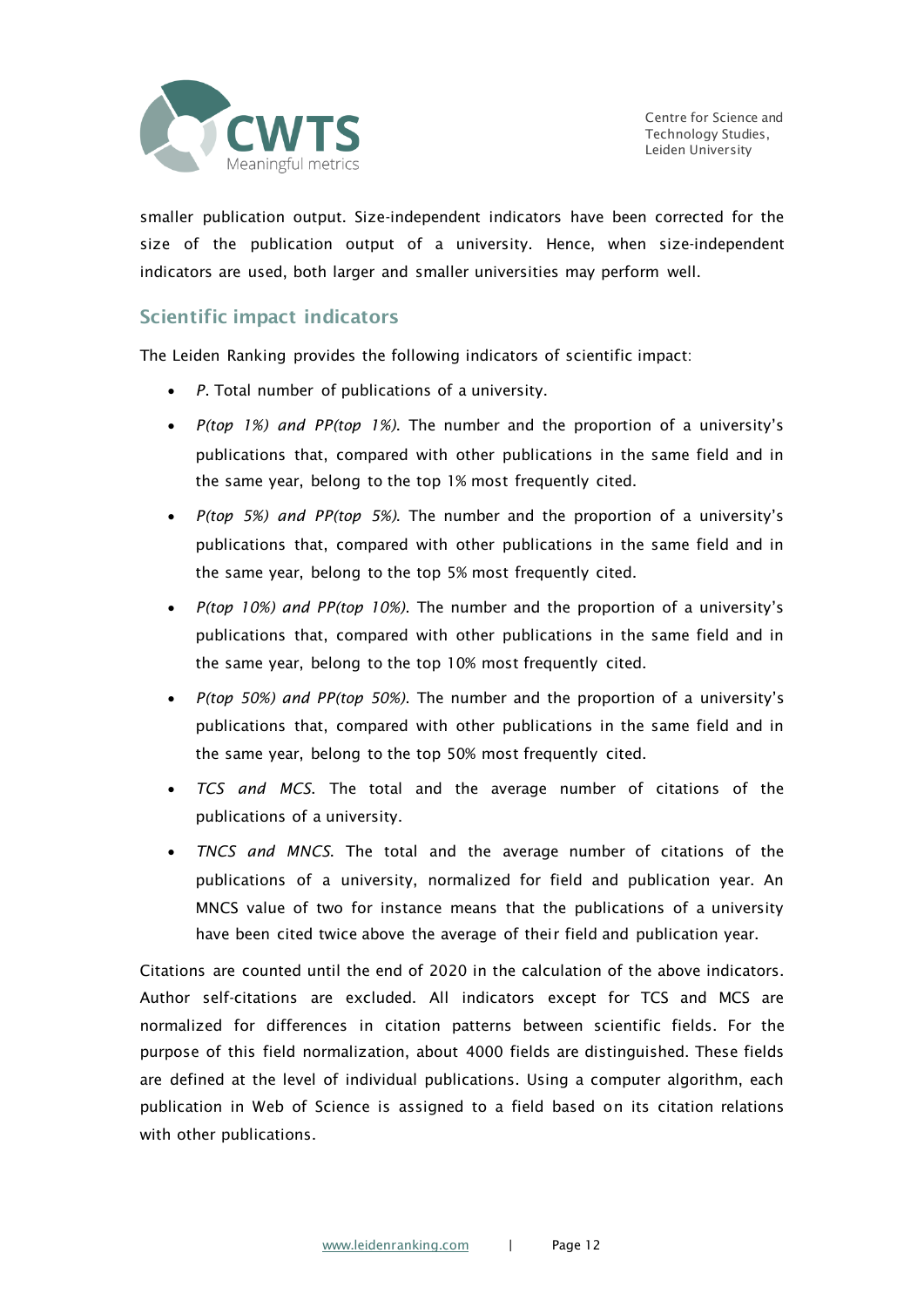

The TCS, MCS, TNCS, and MNCS indicators are not available on the main ranking page. These indicators can be accessed by clicking on the name of a university. An overview of all bibliometric statistics available for the university will then be presented. This overview also includes the TCS, MCS, TNCS, and MNCS indicators.

### Collaboration indicators

The Leiden Ranking provides the following indicators of collaboration:

- *P*. Total number of publications of a university.
- *P(collab) and PP(collab)*. The number and the proportion of a university's publications that have been co-authored with one or more other organizations.
- *P(int collab) and PP(int collab)*. The number and the proportion of a university's publications that have been co-authored by two or more countries.
- *P(industry) and PP(industry)*. The number and the proportion of a university's publications that have been co-authored with one or more industrial organizations. All private sector for profit business enterprises, covering all manufacturing and services sectors, are regarded as industrial organizations. This includes research institutes and other corporate R&D laboratories that are fully funded or owned by for profit business enterprises. Organizations in the private education sector and private medical/health sector (including hospitals and clinics) are not classified as industrial organizations.
- *P(<100 km) and pp(<100 km)*. The number and the proportion of a university's publications with a geographical collaboration distance of less than 100 km. The geographical collaboration distance of a publication equals the largest geographical distance between two addresses mentioned in the publication's address list.
- *P(>5000 km) and PP(>5000 km)*. The number and the proportion of a university's publications with a geographical collaboration distance of more than 5000 km.

Some limitations of the above indicators need to be mentioned. In the case of the P(industry) and PP(industry) indicators, we have made an effort to identify industrial organizations as accurately as possible. Inevitably, however, there will be inaccuracies and omissions in the identification of industrial organizations. In the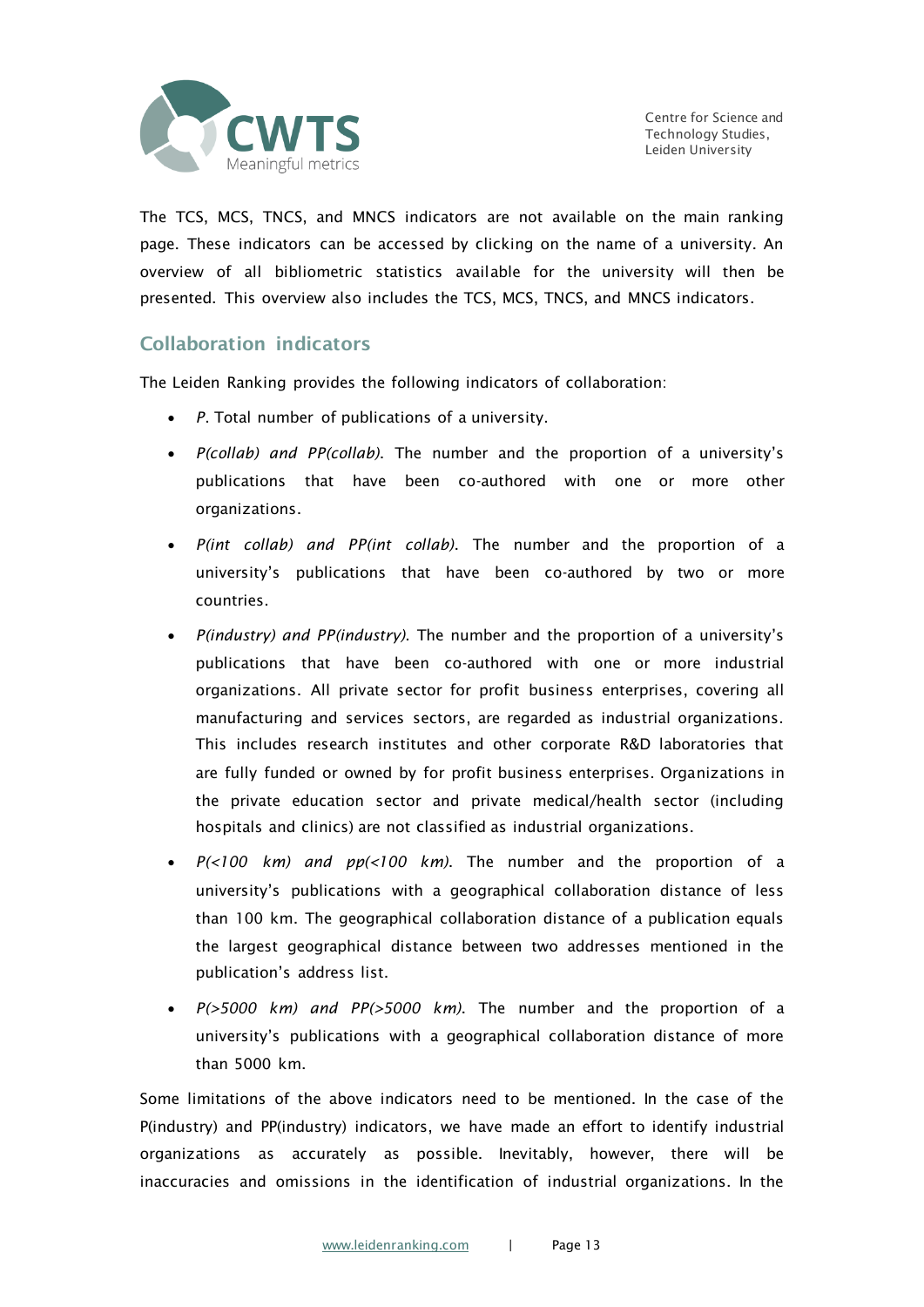

case of the P( $\lt 100$  km), pp( $\lt 100$  km), P( $\gt 5000$  km), and PP( $\gt 5000$  km) indicators, we rely on geocoding of addresses listed in Web of Science. There may be some inaccuracies in the geocoding that we have performed, and for addresses that are used infrequently no geocodes may be available. In general, we expect these inaccuracies and omissions to have only a small effect on the indicators.

### Open access indicators

The Leiden Ranking provides the following indicators of open access publishing:

- *P*. Total number of publications of a university.
- *P(OA) and PP(OA)*. The number and the proportion of open access publications of a university.
- *P(gold OA) and PP(gold OA)*. The number and the proportion of gold open access publications of a university. Gold open access publications are publications in an open access journal.
- *P(hybrid OA) and PP(hybrid OA)*. The number and the proportion of hybrid open access publications of a university. Hybrid open access publications are publications in a subscription journal that are open access with a license that allows the publication to be reused.
- *P(bronze OA) and PP(bronze OA)*. The number and the proportion of bronze open access publications of a university. Bronze open access publications are publications in a subscription journal that are open access without a license that allows the publication to be reused.
- *P(green OA) and PP(green OA)*. The number and the proportion of green open access publications of a university. Green open access publications are publications in a subscription journal that are open access not in the journal itself but in a repository.
- *P(OA unknown) and PP(OA unknown)*. The number and the proportion of a university's publications for which the open access status is unknown. These publications typically do not have a DOI in the Web of Science database.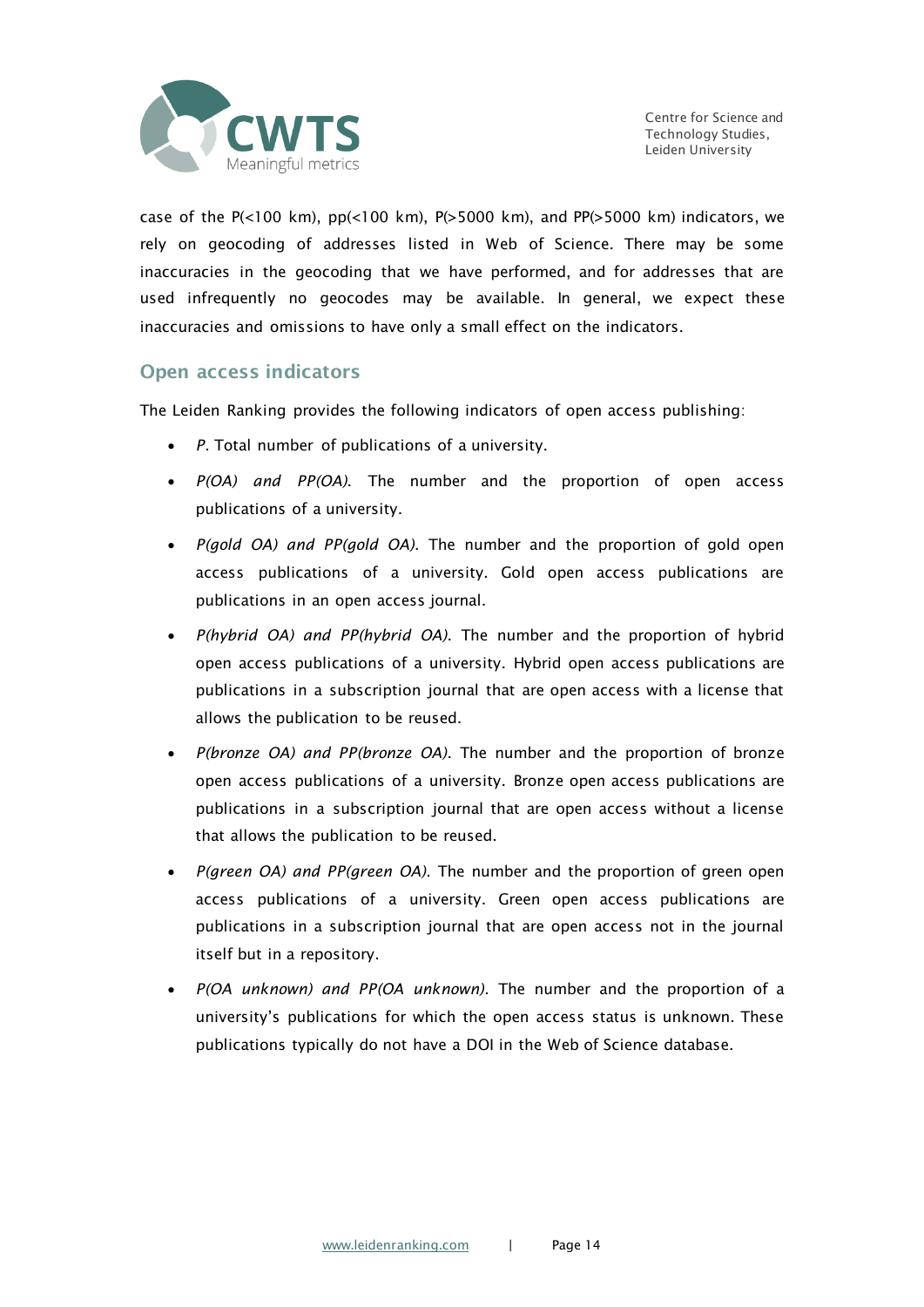

In the calculation of the P(OA) and PP(OA) indicators, a publication is considered open access if it is gold, hybrid, bronze, or green open access. The open access status of a publication is determined based on Unpaywall<sup>1</sup> data.

### Gender indicators

The Leiden Ranking provides the following indicators of gender diversity:

- *A*. The total number of authorships of a university. Consider for instance a publication that has five authors, of which three report university X as their affiliation and two report university Y as their affiliation. This publication then yields three authorships for university X and two authorships for university Y.
- *A(MF)*. The number of male and female authorships of a university, that is, a university's number of authorships for which the gender is known.
- *A(unknown) and PA(unknown)*. The number of authorships of a university for which the gender is unknown and the number of authorships for which the gender is unknown as a proportion of a university's total number of authorships.
- *A(M), PA(M), and PA(M|MF)*. The number of male authorships of a university, the number of male authorships as a proportion of a university's total number of authorships, and the number of male authorships as a proportion of a university's number of male and female authorships.
- *A(F), PA(F), and PA(F|MF)*. The number of female authorships of a university, the number of female authorships as a proportion of a university's total number of authorships, and the number of female authorships as a proportion of a university's number of male and female authorships.

For each authorship of a university, the gender is determined using the following four-step procedure:

- 1. *Author disambiguation*. Using an author disambiguation algorithm developed by CWTS, authorships are linked to authors. If there is sufficient evidence to assume that different publications have been authored by the same individual, the algorithm links the corresponding authorships to the same author.
- 2. *Author-country linking*. Each author is linked to one or more countries. If the country of the author's first publication is the same as the country occurring

<sup>1</sup> https://unpaywall.org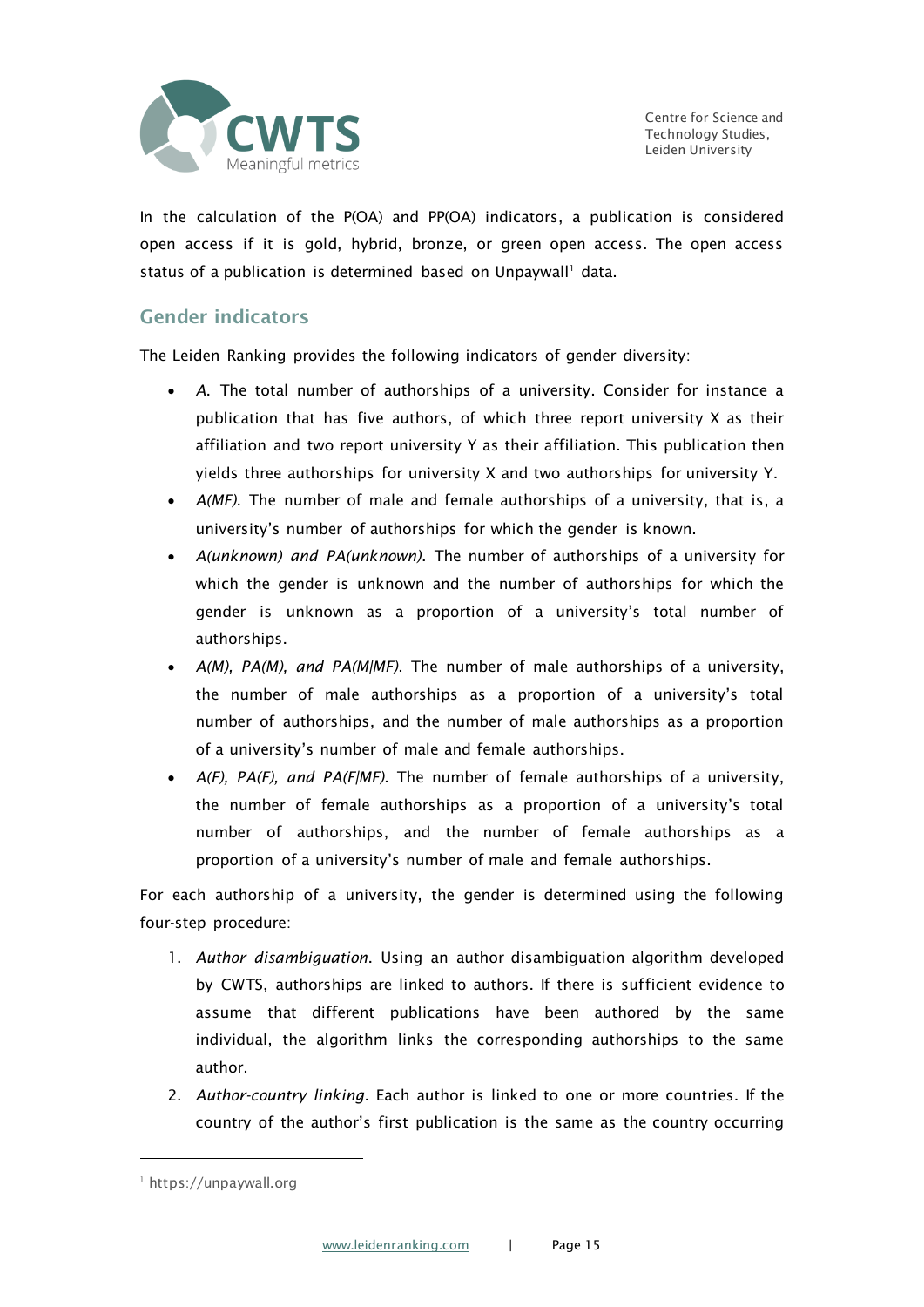

most often in the author's publications, the author is linked to this country. Otherwise, the author is linked to all countries occurring in his or her publications.

- 3. *Retrieval of gender statistics*. For each author, gender statistics are collected from three sources: Gender API<sup>2</sup>, Genderize.io<sup>3</sup>, and Gender Guesser<sup>4</sup>. Gender statistics are obtained based on the first name of an author and the countries to which the author is linked.
- 4. *Gender assignment*. For each author, a gender (male or female) is assigned if Gender API is able to determine the gender with a reported accuracy of more than 90%. If Gender API does not recognize the first name of an author, Gender Guesser and Genderize.io are used. If none of these sources is able to determine the gender of an author with sufficient accuracy, the gender is considered unknown. For authors from Russia and a number of other countries, the last name is also used to determine the gender of the author.

Using the above procedure, the gender can be determined for about 70% of all authorships of universities included in the Leiden Ranking. For the remaining authorships, the gender is unknown.

### Counting method

The scientific impact indicators in the Leiden Ranking can be calculated using either a full counting or a fractional counting method. The full counting method gives a full weight of one to each publication of a university. The fractional counting method gives less weight to collaborative publications than to non-collaborative ones. For instance, if a publication has been co-authored by five researchers and two of these researchers are affiliated with a particular university, the publication has a weight of  $2 / 5 = 0.4$  in the calculation of the scientific impact indicators for this university. The fractional counting method leads to a more proper field normalization of scientific impact indicators and therefore to fairer comparisons between universities active in different fields. For this reason, fractional counting is the preferred counting method for the scientific impact indicators in the Leiden Ranking.

<sup>2</sup> https://gender-api.com

<sup>3</sup> https://genderize.io

<sup>4</sup> https://pypi.org/project/gender-guesser/0.4.0/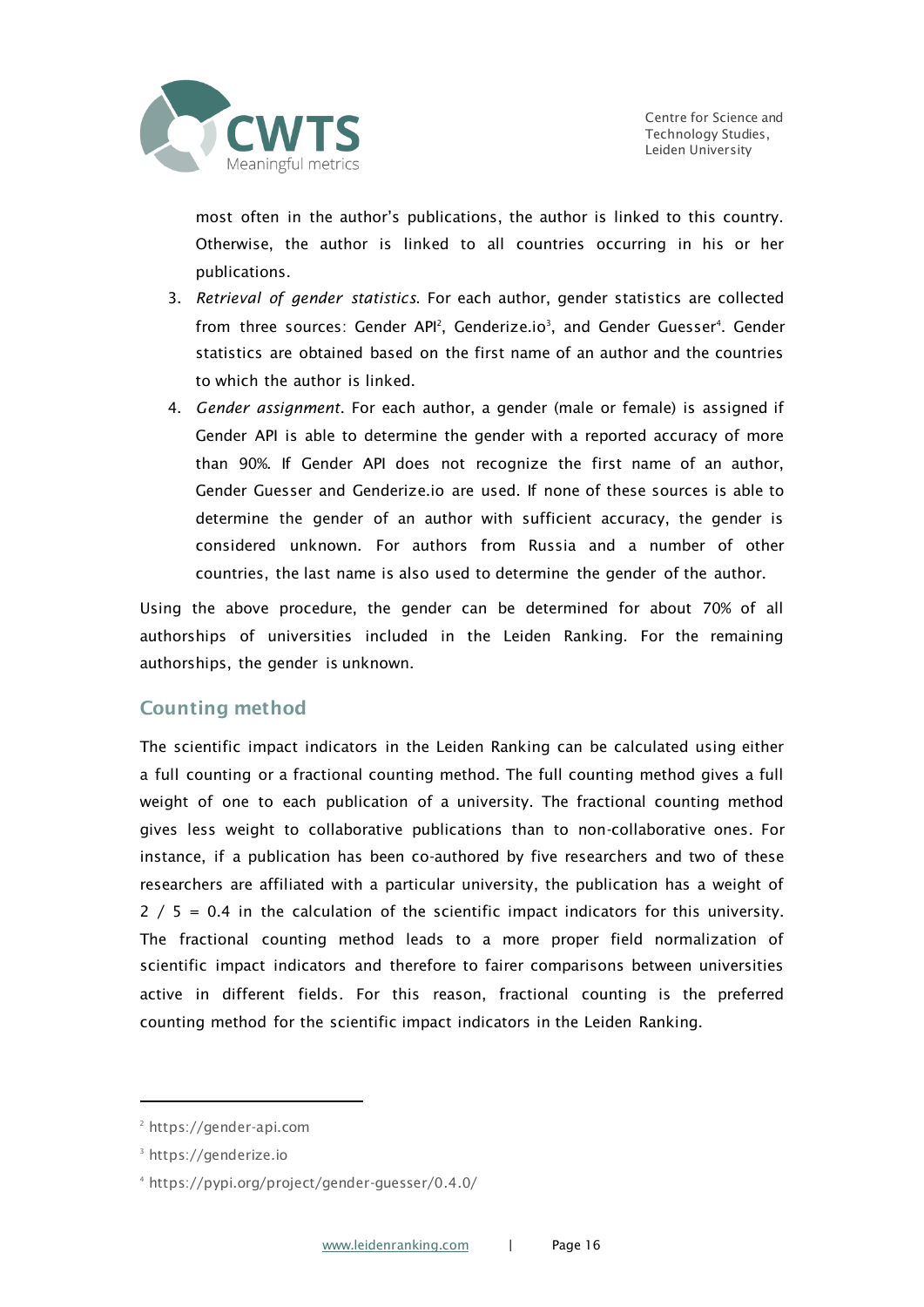

Collaboration, open access, and gender indicators are always calculated using the full counting method.

### Trend analysis

To facilitate trend analyses, the Leiden Ranking provides statistics not only based on publications from the period 2016–2019, but also based on publications from earlier periods: 2006–2009, 2007–2010, …, 2015–2018. The statistics for the different periods are calculated in a fully consistent way. For each period, citations are counted until the end of the first year after the period has ended. For instance, in the case of the period 2006–2009 citations are counted until the end of 2010, while in the case of the period 2016–2019 citations are counted until the end of 2020.

### Stability intervals

Stability intervals provide some insight into the uncertainty in bibliometric statistics. A stability interval indicates a range of values of an indicator that are likely to be observed when the underlying set of publications changes. For instance, the PP(top 10%) indicator may be equal to 15.3% for a particular university, with a stability interval ranging from 14.1% to 16.5%. This means that the PP(top 10%) indicator equals 15.3% for this university, but that changes in the set of publications of the university may relatively easily lead to PP(top 10%) values in the range from 14.1% to 16.5%. The Leiden Ranking employs 95% stability intervals constructed using a statistical technique known as bootstrapping.

### More information

More information on the indicators available in the Leiden Ranking can be found in a number of papers published by CWTS researchers. A detailed discussion of the Leiden Ranking is presented by Waltman et al. (2012). This paper relates to the 2011/2012 edition of the Leiden Ranking. Although the paper is not up-to-date anymore, it still provides relevant information on the Leiden Ranking. Field normalization of scientific impact indicators based on algorithmically defined fields is studied by Ruiz-Castillo and Waltman (2014). The methodology adopted in the Leiden Ranking for identifying core publications and core journals is outlined by Waltman and Van Eck (2013a, 2013b). Finally, the importance of using fractional rather than full counting in the calculation of field-normalized scientific impact indicators is explained by Waltman and Van Eck (2015).